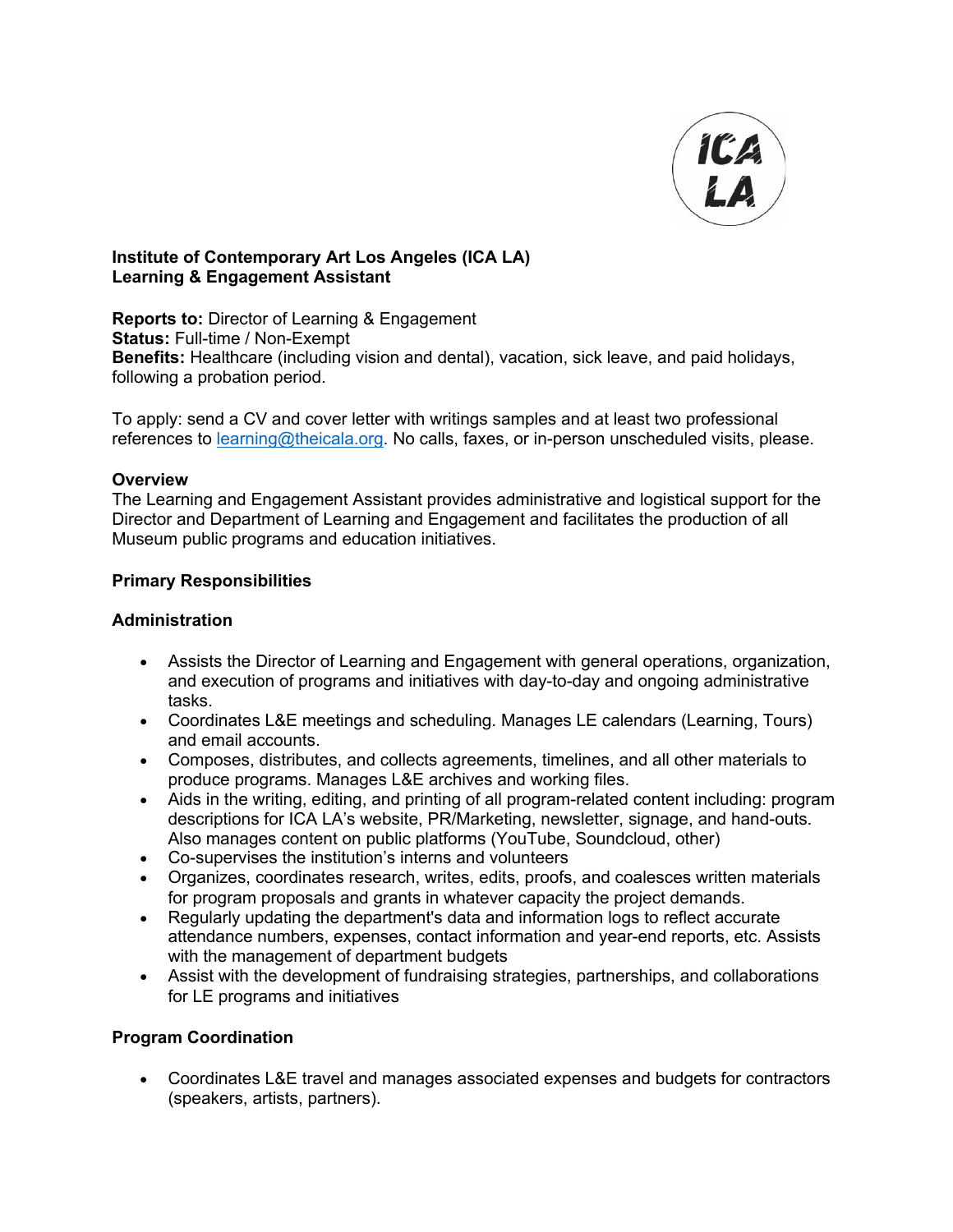- Lead tours for all audiences, from youth to adult, as needed
- Coordinates *Mondays for Schools* program with local schools
- Assist, coordinate, and vision for the *Agency of Assets* teen outreach program (a 7 month Fellowship program for area high school and 1st-year college students)
- Work with Director of L&E on special projects with artists and community partners
- Implements the run-of-show for programs, events, and activities with at a high standard of excellence. Assistance with setup and breakdown before and after programs.
- Engages and trains volunteers, when needed
- Simple documentation of L&E events and programs for our archives. Management of professional documentation contracting (VR; photo; video; livestream)
- Outreaches with the Director of L&E to develop and build relationships on a community and civic level
- Assist with the development of cross-sectional, inter-disciplinary partnerships with the community at-large

# **Qualifications**

- Bachelors and/or Masters degree. Preferred concentrations: Art, Art History, Arts Administration, Museum Studies, Arts Education, Curatorial Studies, Public Art, or an equivalent combination of experiences in a related field and at least two years related employment experience
- Proven experience in organizing events, programs, or activities is essential, preferably in a contemporary arts context
- Assist with the development of cross-sectional, inter-disciplinary partnerships with the community at-large
- Superb organizational skills, attention to detail, and follow through
- A strong sense of professionalism and responsibility, respectful attitude, team spirit, and willingness to learn on the job
- Excellent communication and presentation skills both verbal and in writing
- Excellent computer skills, particularly MS Office and Adobe Creative Suite. Other multimedia knowledge a plus (video editing, new tech: VR/AR, sound editing)
- Availability nights and weekends as required to deliver the public programs calendar of events

# **EEO Statement**

ICA LA is an equal opportunity employer and all qualified applicants will receive consideration for employment without regard to race, color, religion, sex, national origin, disability status, protected veteran status, gender identity, sexual orientation, pregnancy and pregnancy-related conditions, or any other characteristic protected by law.

# **About ICA LA**

The Institute of Contemporary Art, Los Angeles (ICA LA) is an epicenter of artistic experimentation and incubator of new ideas.

Founded in 1984 as the Santa Monica Museum of Art (SMMoA) and reestablished in 2017 with a new identity and home in Downtown Los Angeles, ICA LA is a non-collecting museum and builds upon a distinguished history of bold curatorial vision and innovative programming to illuminate the important untold stories and emerging voices in contemporary art and culture. The museum's 12,700 square-foot renovated industrial building—designed by wHY Architecture under the leadership of Kulapat Yantrasast